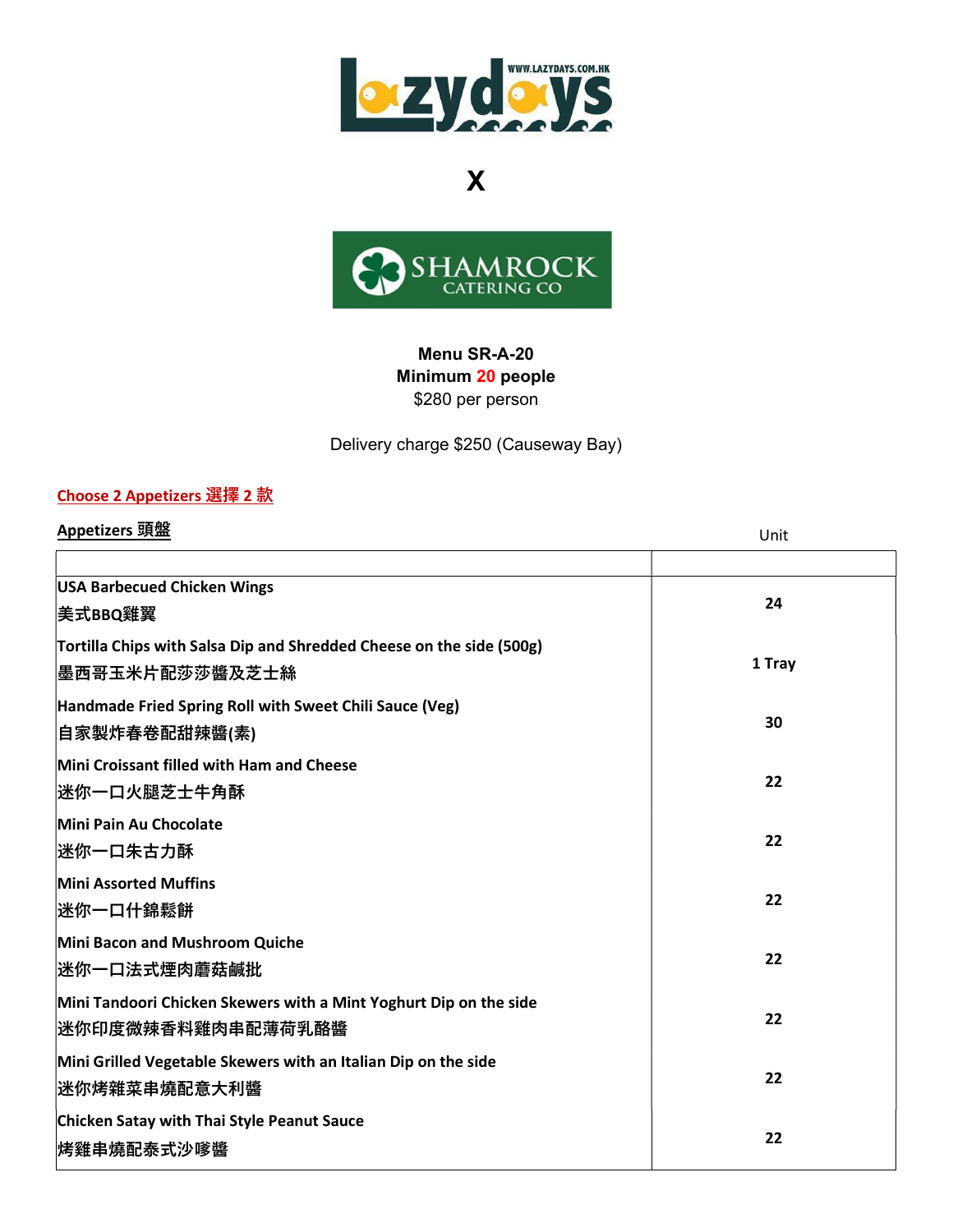

X



## Choose 1 Sandwich (Quarter pieces) 選摆 1 款 United States in the States of States of States in the States of States in the States of States of States in the States of States of States of States of States of States of States

| CHOOSE I Sandwich (Quarter pieces) 231 + I M                         | Unit |
|----------------------------------------------------------------------|------|
|                                                                      |      |
| Mozarella Cheese Roasted Eggplant Sandwich(V)                        |      |
| 水牛芝士烤茄子三明治(素)                                                        | 20   |
| <b>Roasted Chicken Salad with Herb and Mayonnaise Sandwich</b>       |      |
| <b> 香草烤雞肉沙律配蛋黃醬三明治</b>                                               | 20   |
| Farmer Ham, Cheese, Tomato, and Herb with Mayonnaise Sandwich 煙熏火腿芝士 |      |
| <b> 番茄香草配蛋黃醬三明治</b>                                                  | 20   |

# <mark>Choose 2 Salads 選擇 2 款沙律</mark> Kg /Tray

| <b>Classic Caesar Salad with Caesar Dressing on the side</b><br><b> 經典凱撒沙律配凱撒醬</b>       | Approx 1.5 kg |
|------------------------------------------------------------------------------------------|---------------|
| Crudites Vegetable Sticks Salad with an Italian Dressing on the side(V)<br> 蔬菜條配意式沙律汁(素) | Approx 1.5 kg |
| Som Yum Thai Shredded Green Papaya Salad (V)<br> 泰式青木瓜沙律(素)                              | Approx 1.5 kg |
| <b>Pesto Chicken Bowtie Pasta</b><br> 青醬雞肉蝴蝶粉沙律                                          | Approx 1.5 kg |
| Garden Pasta Salad with Ranch Dressing (V)<br> 田園沙律配千島醬(素)                               | Approx 1.5 kg |